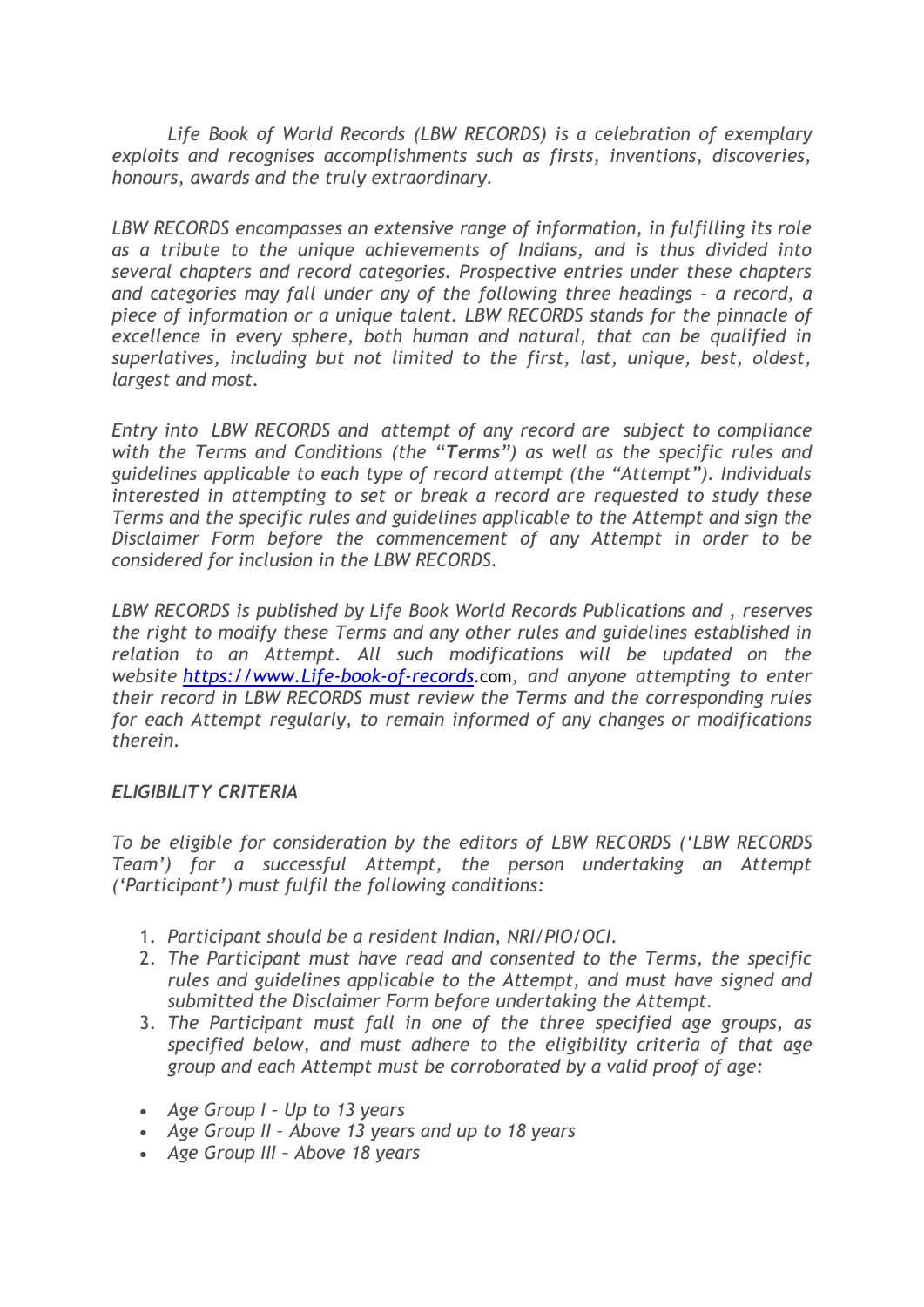# *Age Group I:*

- 1. *To be eligible for an Attempt in this category the Participant undertaking the Attempt must be twelve (12) years of age or below at the time of Attempt.*
- 2. *Consent from a parent or legal guardian must be submitted, after such parent or legal guardian has read the Terms as provided and has read and signed the Disclaimer Form. The concerned parent or legal guardian, as the case may be, must have read and explained the specific rules applicable to that category of Attempt to the Participant.*
- 3. *Certain categories of records may not be permitted for Participants from this age group, as may be notified by , and/or LBW RECORDS from time to time.*
- 4. *No endurance-related activities will be entertained as Attempts under this age group. These include, without limitation, endurance cycling, endurance running, endurance riding and muscular endurance activities. Any Attempt that is detrimental to a child's health, or is potentially dangerous, or is in violation of any law in force, shall not be considered for entry in LBW RECORDS and is strongly discouraged.*

# *Age Group II:*

- 1. *A Participant undertaking an Attempt under this age group must be older than thirteen (13) years of age and younger than or up to eighteen (18) years of age at the time of the Attempt.*
- 2. *Consent from a parent or legal guardian must be submitted, after such parent or legal guardian has read the Terms as provided and consented to the same. The parent or legal guardian is also required to have read and consented to the Disclaimer Form and any other rules specified in relation to the category of Attempt, before undertaking the Attempt.*
- 3. *Certain categories of records may not be permitted for Participants from this age group, as may be notified by , and/or LBW RECORDS from time to time.*
- 4. *Attempts that are detrimental to the health of such persons, or that are potentially dangerous, or that are in violation of any law in force, will not be accepted for entry in LBW RECORDS.*

# *Age Group III:*

1. *The Participant must be above eighteen (18) years of age.*

*All such Participants must have carefully read and consented to the Terms, the specific rules and guidelines set forth as regards the Attempt, and must have signed the Disclaimer Form before engaging in the Attempt.*

## *CHAPTERS AND CATEGORIES*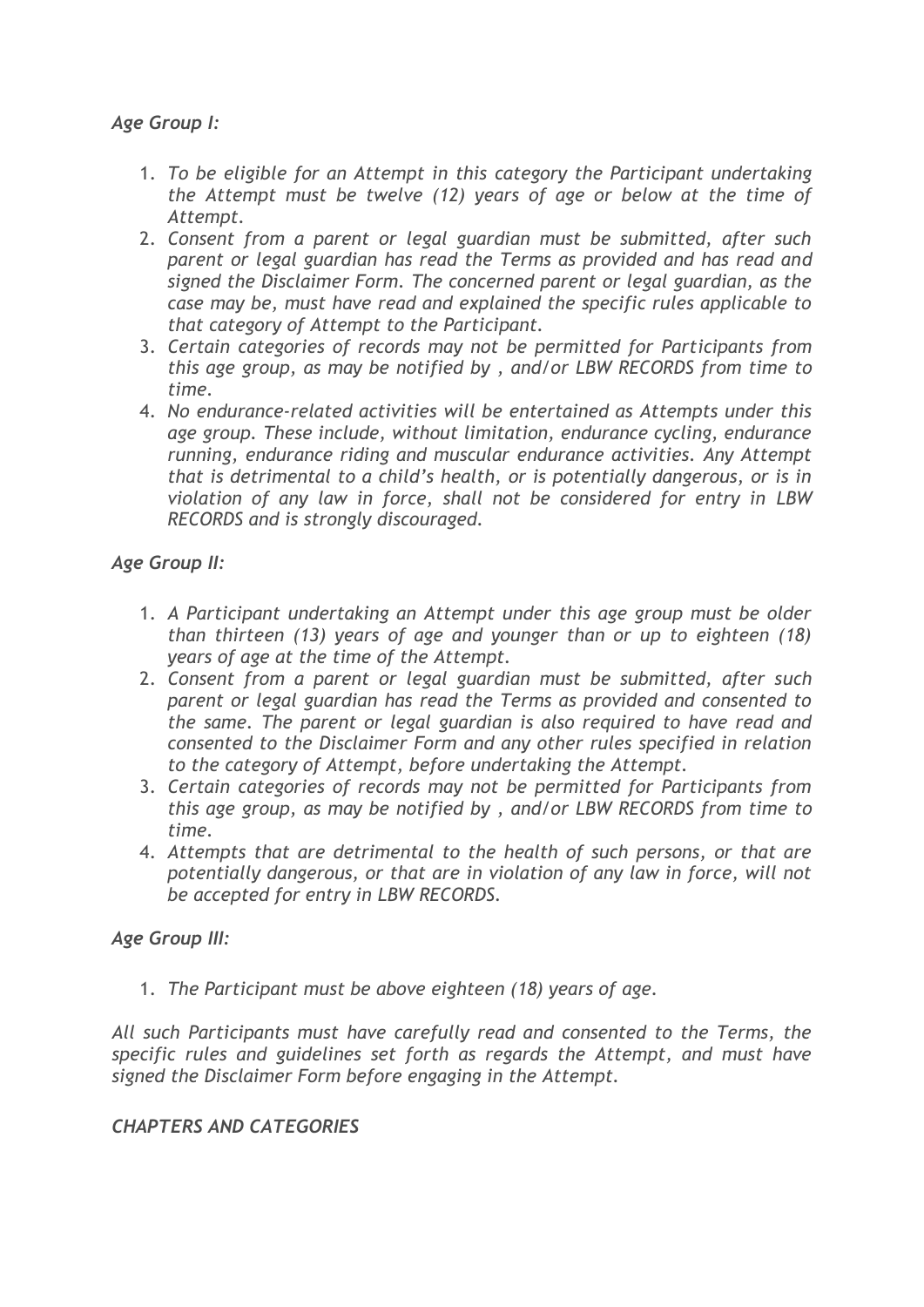LBW RECORDS reserves the right to include or exclude any chapter or category, as otherwise listed below and is under no obligation to publish all or any of the listed chapters or categories in LBW RECORDS or any of its publications. The list provided herein is only for explanatory reasons, and for the clarity of persons seeking to engage in an Attempt. Further, the following list only consists of chapters and categories that have been published in the previous editions and is non-exhaustive. LBW RECORDS may, at its sole discretion, include additional chapters or categories, delete a chapter or category, or even merge two or more chapters or categories as the LBW RECORDS Team deems appropriate. Any such addition, deletion or merger of chapters or categories creates no obligation on the LBW RECORDS Team's and/or ,'s part to inform any person making an Attempt of such addition, deletion or merger.

# **1. ADVENTURE**

This chapter may be divided into various sections, including, and not limited to aerosports, mountaineering, road expeditions, water sports, ultra-marathons and other adventure activities. A person undertaking an Attempt under this category may seek the LBW RECORDS Team's guidance for specific guidelines if any. Potential entrants are advised to note that such guidelines or safety advice provided by the LBW RECORDS Team shall merely be explanatory, non-exhaustive and will not create any responsibilities or liabilities on behalf of the LBW RECORDS Team and/or ,, whatsoever.

# **2. AGRICULTURE**

The chapter contains records and information, and the chapter may include, but shall not be limited to, topics such as agricultural crops, farm machinery, milk and milk products, poultry, animal sciences, fisheries and research. Specific rules are to be complied with for Attempts under this chapter.

# **3. DEFENCE**

The chapter contains records and information pertaining to all the branches of the armed forces. This chapter does not accept entries and is compiled by the LBW RECORDS team.

# **4. BUSINESS AND ECONOMY**

This chapter contains records and information and the sections under this chapter may include, but shall not be limited to, economy, stocks, banking, industry, service, workforce, etc. Candidates who claim records under any of these sections shall provide proof of the same, including authentication letters from independent observers including at least one expert in the field.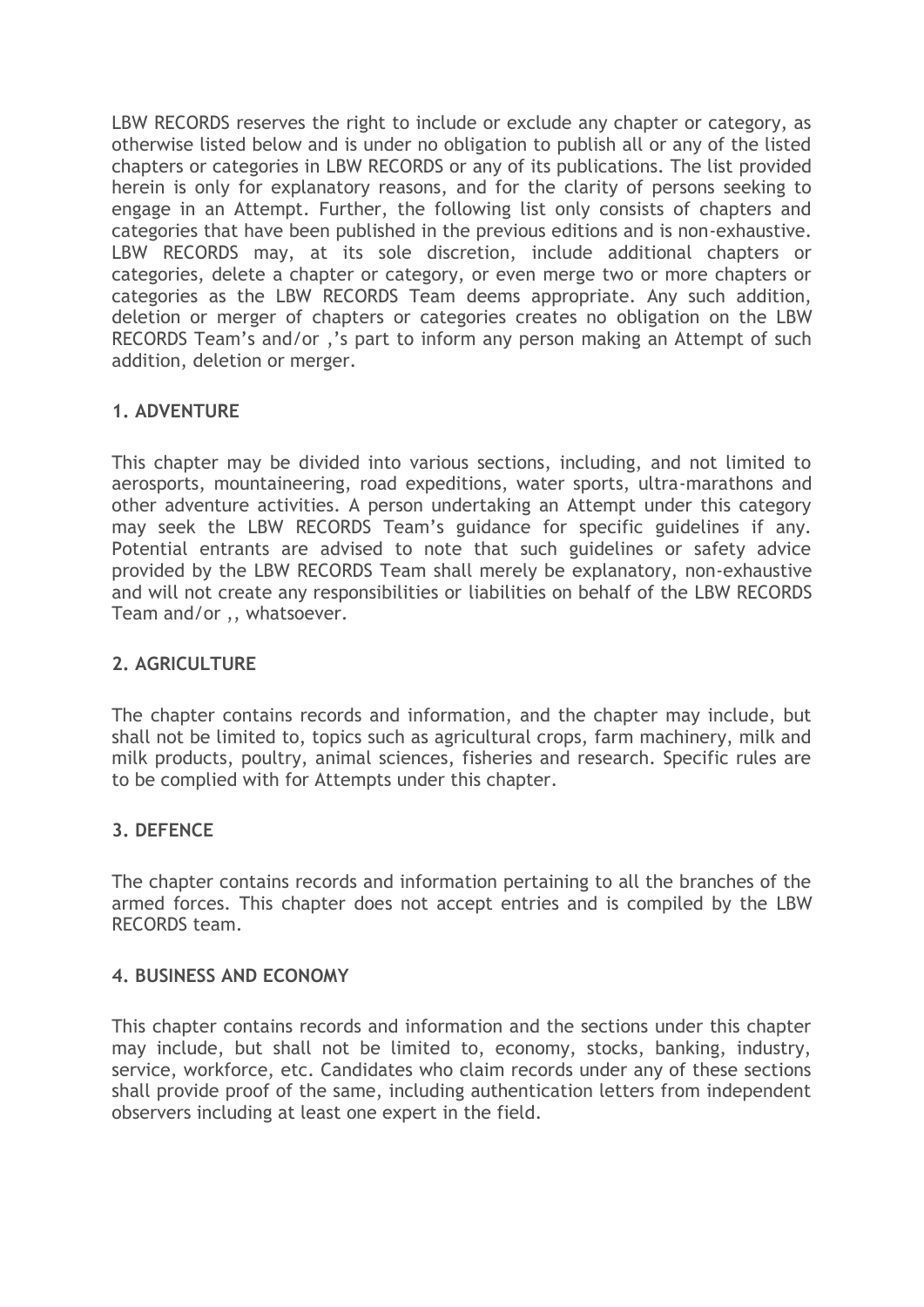# **5. VISUAL ARTS**

This chapter contains records and information related to cinema, paintings and photography. The records related to national and regional commercial and art cinema is based on information collected from the National Film Archive of India (NFAI), Internet, magazines and national newspapers. The records about box-office collection are collected from the website www. boxofficeindia.com, the standard source in India used for collecting such details, or similar sources. Individual record claims may be submitted for consideration under this chapter, subject to compliance with the basic criteria laid down:

- The film should have been cleared by the Central Board for Film Certification (CBFC) and given a censor certificate.
- The film should be screened at film festivals or at public auditoriums.

Information related to painting and photography is collected from newspapers, magazines and Internet and any other verified source. Individual record claims may be submitted for consideration under this chapter. However, no miniature paintings in any medium will be considered.

## **6. MEDIA AND COMMUNICATIONS**

This chapter contains records and information related to the broad fields of (a) media and (b) communications, and may be divided into seven sections – (i) print, (ii) radio, (iii) television, (iv) post, (v) philately (vi) telecom and (vii) Internet and social media. Participants willing to undertake an Attempt under this chapter must ensure compliance with the specific guidelines provided by LBW RECORDS team.

## **7. EDUCATION**

This chapter covers absolute records like first/oldest school, college, university, oldest postgraduate, largest (in student strength) school, college, university. We have discontinued the 'youngest' category. Record claims with qualifications beyond postgraduation are considered. Online qualifications or NET-based qualifications are not considered.

## **8. GOVERNMENT**

This chapter contains information and records. This category may include, but shall not be limited to, such subjects as nationhood, parties, elections, parliament, states, administration, civics, judiciary, law and order.

## **9. LITERATURE**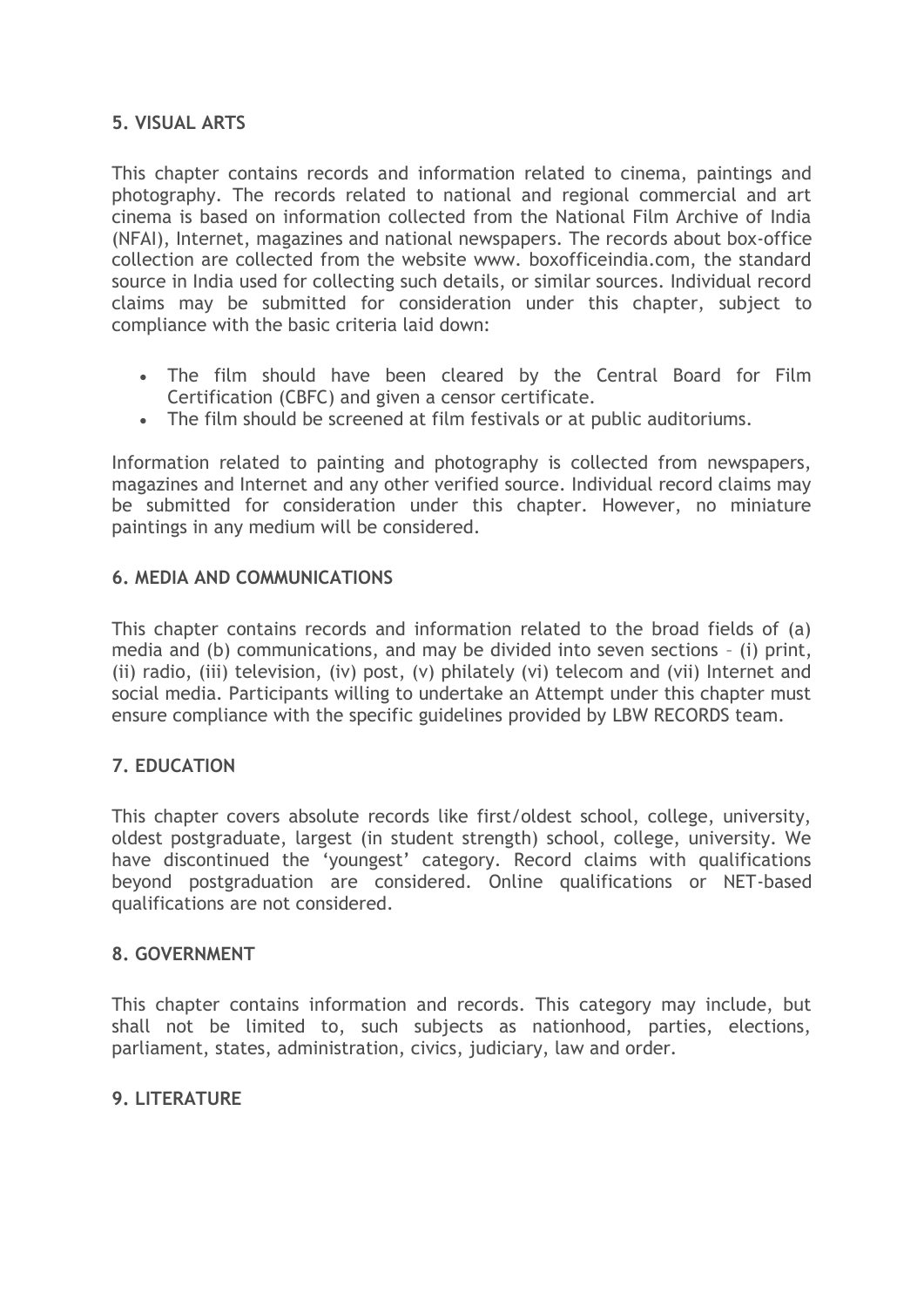This chapter contains records and information from the field of literature. Participants willing to undertake an Attempt under this chapter must ensure compliance with the basic criteria laid down.

- Only published works, self-published not included, will be considered.
- No long ghazals/poems or rewriting of religious texts will be considered.

## **10. MEDICAL SCIENCES**

This chapter contains records and information from the field of medical sciences such as medical breakthroughs, medical camps, firsts and mosts in selective medical procedures, mass participations (organ donors signing up), medical tests, medical devices and equipment.

#### **11. PERFORMING ARTS**

This chapter contains records related to talent and information in the fields of Dance, Music and Theatre. The records are further divided into marathon events or group events. All Attempts under this chapter are required to follow the specific rules for both types of events as provided by the LBW RECORDS team.

## **12. SCIENCE AND TECHNOLOGY**

This chapter contains absolute records like first science journal, earliest tranquillizer, along with discoveries and records in, but not limited to, maths, physics, chemistry, biology, engineering, environmental sciences and information technology (IT). All Attempts under this chapter are required to follow the specific rules for both types of events as provided by the LBW RECORDS team.

#### **13. SPORTS**

The Sports section of the LBW RECORDS contains, primarily, records, sports-related statistics and information. It is prepared by independent consultants, people who are well established journalists and authorities in particular sports. The consultants are the final authority on all records under this chapter. The deadline for receiving entries for this chapter is 31 May of the year (subject to change as and when decided by the consultants) to be considered for entry in the edition dated for the following year.

#### **14. STRUCTURES**

This chapter contains records related to general, modern, religious, mechanical and historical structures, bridges and dams, flyovers and residential and various other specialized structures.

#### **15. THE NATURAL WORLD**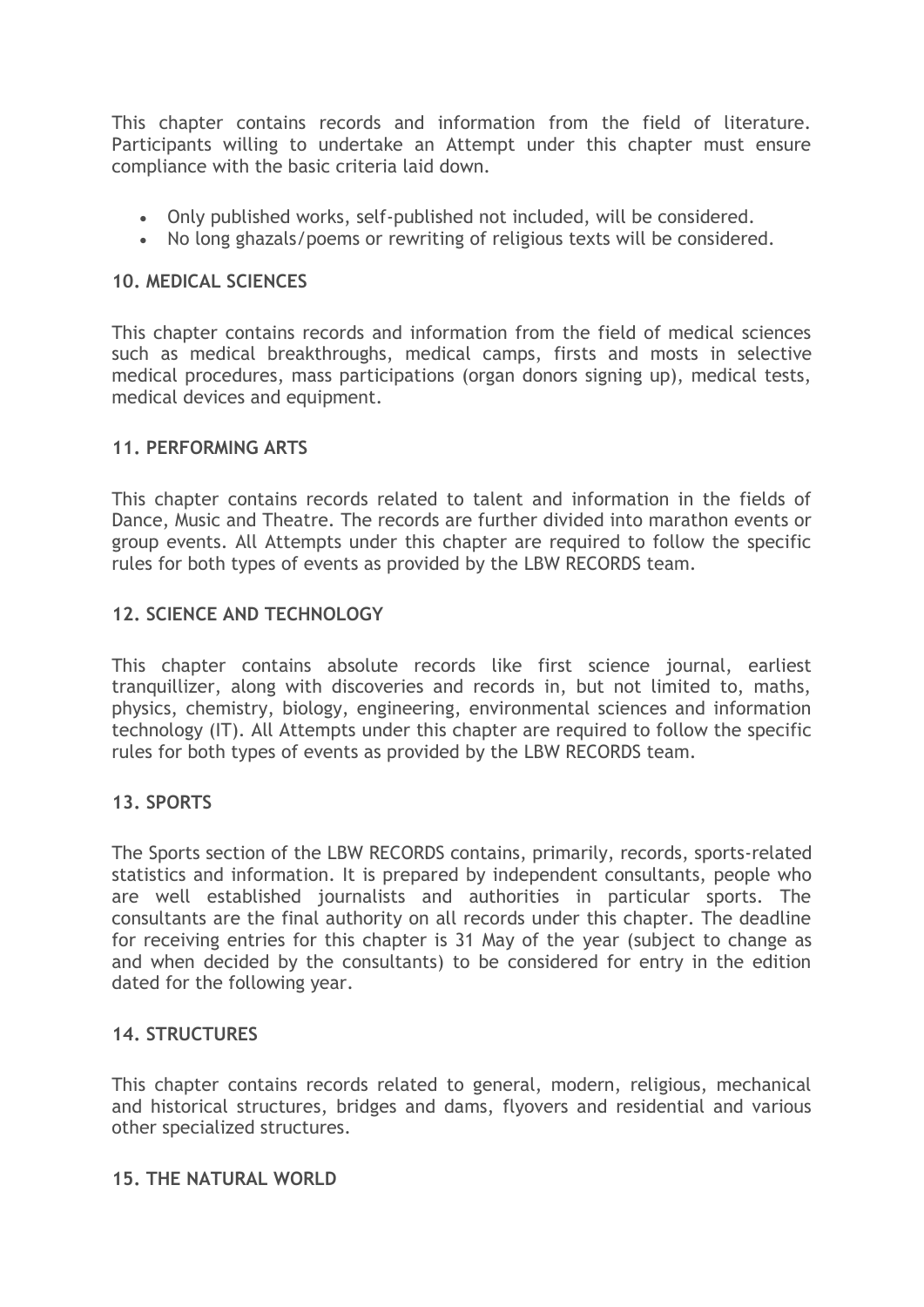This chapter contains information and records and the entries are compiled from emails and reports in magazine and newspapers available to LBW RECORDS. Information related to flora and fauna is verified with nature conservation authorities, well-known wildlife institutions, and directors of national parks and sanctuaries. All claims related to rainwater harvesting and pollution control are strictly counter checked.

# **16. TRANSPORT**

This chapter contains records and information and the sections under this chapter may include road, rail, water and air transport. Candidates who claim records under any of these sections shall provide evidence of the same, including authentication letters from independent observers and experts.

## **17. THE HUMAN STORY**

This chapter contains records, talents and information and is a celebration of unique achievements, uncommon talents, community development initiatives and other human feats that depict India at her best. Potential entrants under this category are required to not break any laws, and must sign and submit the Disclaimer Form at least one month prior to the Attempt. LBW RECORDS strongly discourages any Attempt that is likely to cause harm or be of nuisance to the general public, or is likely to cause unnecessary waste of essential goods or resources, or is likely to harm the environment.

## **PROCEDURE FOR ATTEMPT**

LBW RECORDS recognizes two types of Attempts – (i) an Attempt to break a previously existing record; and (ii) an Attempt to set a new record. The following procedure must be followed by any person willing to undertake an Attempt to be considered for entry in LBW RECORDS: An application by the person attempting the record should be either emailed to **[LBW Records.](mailto:LBW%20Records.info@lifebookworldrecords.com)**

**[info@lifebookworldrecords.com](mailto:LBW%20Records.info@lifebookworldrecords.com)** or couriered/ mailed by registered post to: *Life Book of World Records* **Publications, Plot No. 199/A-13, Freedom Fighters Enclave, Neb Sarai, New Delhi**.

1. Such application should contain details regarding the unique achievement, or proposal to set a record, for the consideration of LBW RECORDS team, along with the complete address and contact number of the person attempting the same, at least one (1) month before the Attempt in order to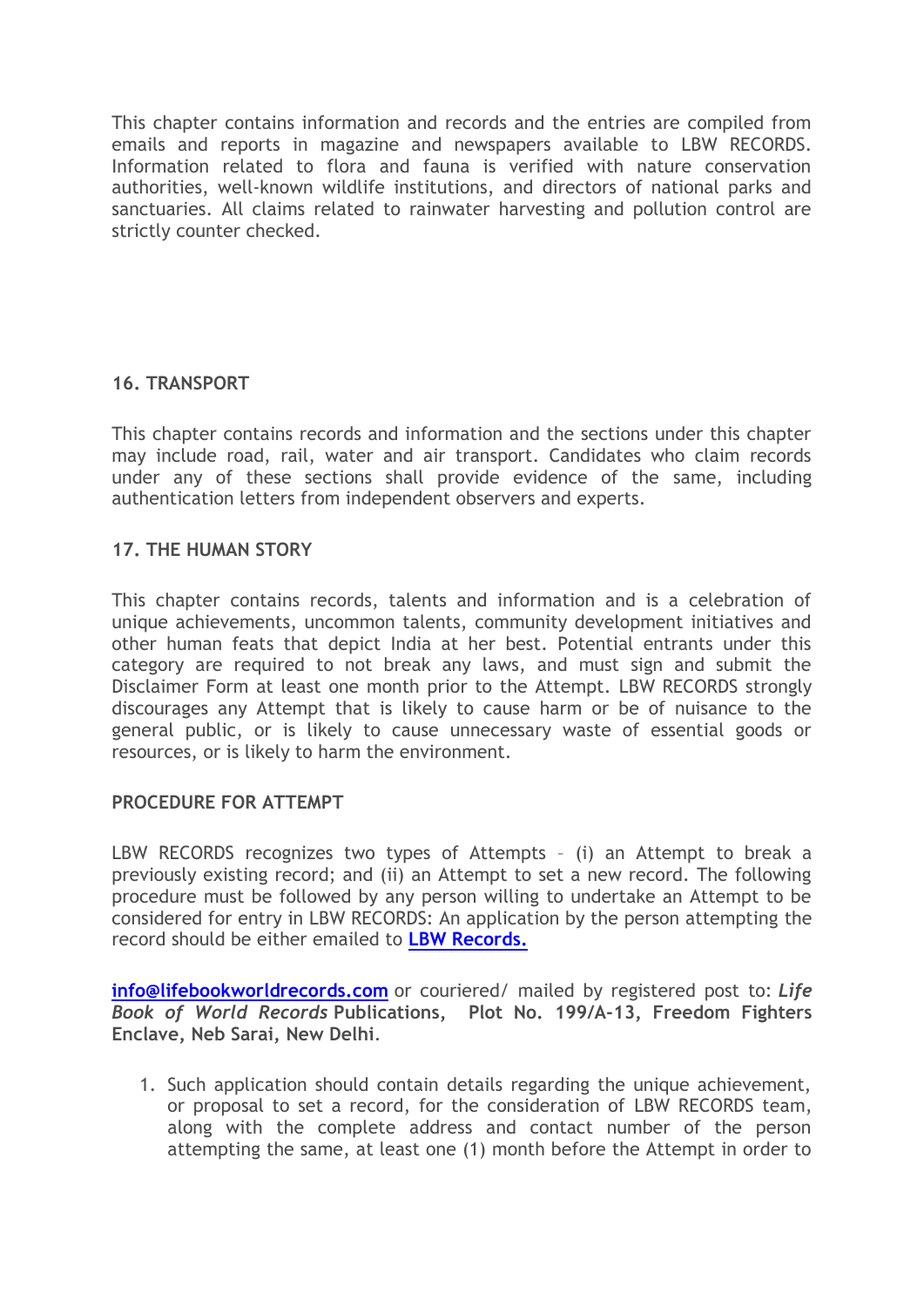avoid disqualification on technicalities. For specific requirements in the procedure for Attempt please refer to Section of Terms.

- 2. The person undertaking the Attempt must approach the LBW RECORDS Team regarding the proper procedure and information or documents required for consideration of a successful Attempt.
- 3. On completion of an Attempt, the Participant must provide the LBW RECORDS Team a detailed and accurate documentation, as required by the LBW RECORDS Team, and these shall be scrutinized by the LBW RECORDS Team.
- 4. All entries to an edition are confirmed only after the deadline, i.e., the last date for submission of entries. Any entry made after such a date may be considered for a subsequent edition of LBW RECORDS.
- 5. On confirmation of an entry, a certificate shall be mailed to the person who carried out the successful Attempt. Such certificates shall be sent after the particular edition for which the Attempt has been considered is printed or released.
- 6. For all Attempts to be undertaken, the person undertaking such an Attempt must sign and submit the Disclaimer Form provided by the LBW RECORDSTeam, prior to the Attempt. The acceptance of any application for entry in LBW RECORDS shall be conditional on the signing and adherence to the Disclaimer Form, the Terms and any other specific rules and guidelines established by LBW RECORDS in relation to a particular category of Attempt.

# **APPLICATION PROCEDURE**

- All applications must be sent to the following addresses: **Postal Address**:
- *Life Book of World Records Publications*
- •

•

D.No:2-36-10,Perrajupets, Kakinada, E.G. Dist, A.P,INDIA

•

Ph: (Board) +91-8886642222,-9505554666

Timing for phone calls - 11.00 am – 1.00 pm and 2.00 pm – 5.00 pm E-mail:info@lifebookworldrecords.com.

- The primary application shall consist of the following:
	- o Name of the Participant;
	- o Complete postal address of the Participant;
	- o Contact details of the Participant;
	- o Description of the record the Participant wishes to apply for; and
	- o Event plan.
- These applications shall be perused by the concerned person in LBW RECORDS Team, as per the sections assigned, and further correspondence shall take place between the Participant and the LBW RECORDS Team member.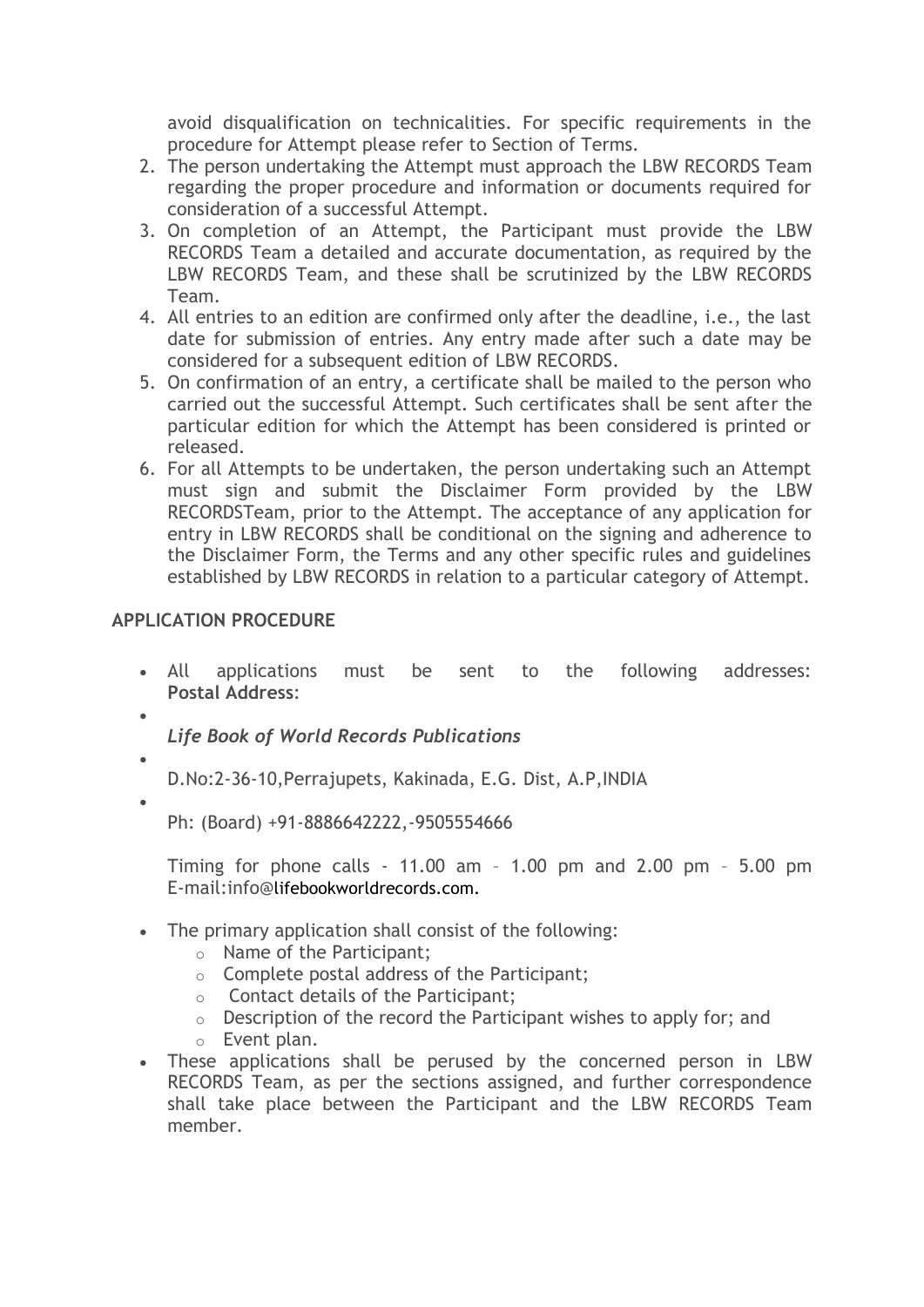- On acceptance of the initial application, the general guidelines and record specific guidelines shall be emailed or couriered to the Participant along with the procedure and documentation required.
- On receipt of the correspondence from a member of the LBW RECORDS Team, the Participant shall send the following documents (in hard copy) to the postal address mentioned in paragraph 1 above -
	- $\circ$  A covering letter stating the Attempt details;
	- o A signed copy of the Disclaimer Form sent to the Participant;
	- o A self-attested copy of the Participant's government approved identity proof (such as passport, voter ID card, Aadhar card & PAN card etc.);
	- o A self-attested copy of the Participant's government approved age proof (such as passport, birth certificate, ration card etc.) (together the "**Required Documents**").
- On authentication and verification of the Required Documents, the Participant shall obtain a confirmation from the LBW RECORDS Team to proceed with the Attempt.
- After completing the Attempt in accordance with the provisions of section IV and collecting evidence of the Attempt in accordance with the provisions of section VI, the Participant shall send the following to claim a record:(the "**Claim**"):
	- o Details of the supposed record, duly authenticated by Gazetted officers, or relevant public authorities, or relevant authorities in charge or other competent authorities. Such authentication must be on the basis of personal verification of every detail of the claim.
	- o Material evidence of the event, consisting of all the evidence collected by the Participant during the Attempt. (All CDs sent to the LBW RECORDS Team, as part of the application process, should have the Participant's name and the record category written legibly on it.)
- A Claim which is successfully submitted shall be considered for entry in the LBW RECORDS.
- The application procedure should be completed within the last date of submission. Entries submitted after deadline can however be considered for the subsequent edition.
- In addition to the aforementioned rules, specific requirements provided under the relevant categories must be fulfilled.

# **EVIDENCE**

- The onus of proving a record is on the Participant. The Claim, signed by the Participant, should be backed by adequate and satisfactory documentation without which it will not be accepted.
- The Participant must, as part of the verification process, submit all supporting documents including at least two authentication letters (originals) on stamp paper, photographs (or CD containing still photos), personal details of the Participant, including residential address and contact details, along with a covering letter, without which the Claim will not be considered for entry.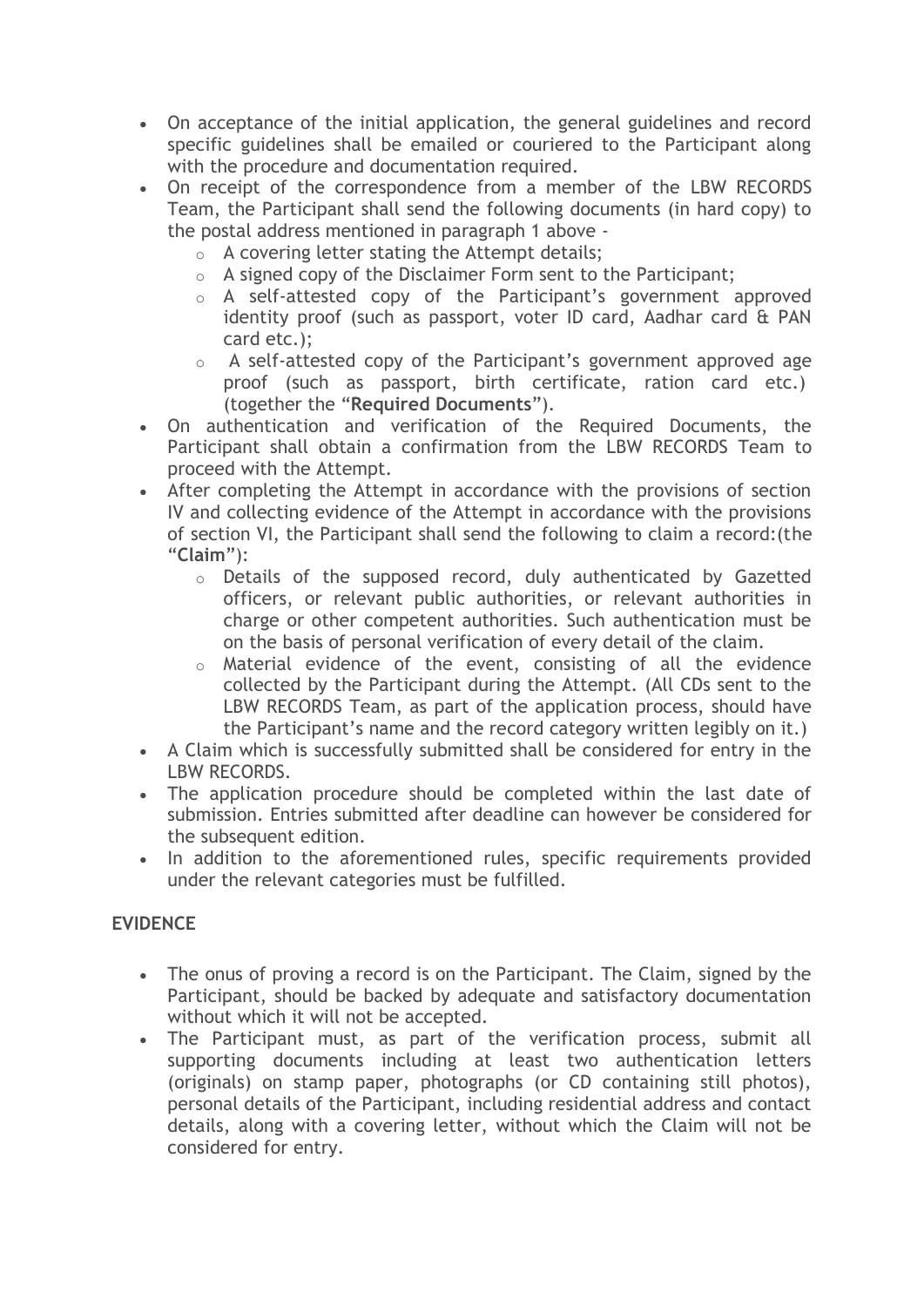- The moral rights, copyright and any other intellectual property rights in and to any such material evidence shall, to be extent permitted by law, be waived unconditionally by the Participant.
- The evidence must only be sent after the Required Documents have been verified and the primary application has been confirmed.
- Only the Claim may be supplemented by evidence of the record.
- In addition to the documents mentioned in the previous section which are necessary, other corollary evidences of the Attempt for the purpose of the Claim includes:
	- o Press clippings of local, national or international newspapers, or press cuttings, or the news report in an electronic form, furnishing direct evidence of the record; or,
	- o Audio tapes of the radio, tape recorded cassettes or any such fact of record which could be heard, furnishing direct evidence of the record; or,
	- $\circ$  Video tapes of the record attempt on DVD, or CD Rom, or any such fact of record which could on DVD, or CD Rom video, furnishing direct evidence of the record; or,
	- o CDs of any such fact of record which may be in audio, visual or audiovisual format, furnishing direct evidence of the record; or
	- o Photographs of any such fact of record documented by photographs furnishing direct evidence of the record. [It is advisable to get pictures 1500 pixels wide for horizontal images and 1500 pixels tall for vertical images].
- If any of the above mentioned evidence is in a local language, it must be sent along with an attested copy of an English translation of the said document.
- The evidence must be clear, distinct and unambiguous.
- LBW RECORDS reserves the right to refuse the entry if, evidence sufficient to prove the record act beyond reasonable doubt, is not furnished.
- For categories where specific evidence is required, kindly refer to the respective category, mentioned in this document, for the requirements.
- The material evidence provided by the Participant shall not be returned.
- Wherever possible, a person from the LBW RECORDS Team may also visit for verification. In such cases also, the evidence shall be sent along with the Claim.
- In case of records where giant structures are put in place or super-size objects are involved, the measurements shall be taken in the presence of one the members of the LBW RECORDS Team or LBW RECORDS approved observers.

# **ACCEPTANCE CRITERIA**

• Each Attempt must be categorized within one of the chapters or categories listed under Section Eligibility Criteria. However LBW RECORDS reserves the right, to be exercised at its sole and absolute discretion, to accept entries related to (i) landmark achievements by individuals, organisations, government bodies etc.; (ii) outstanding stories of courage and patriotism; (iii) informative stories reflecting both the greatness of India and the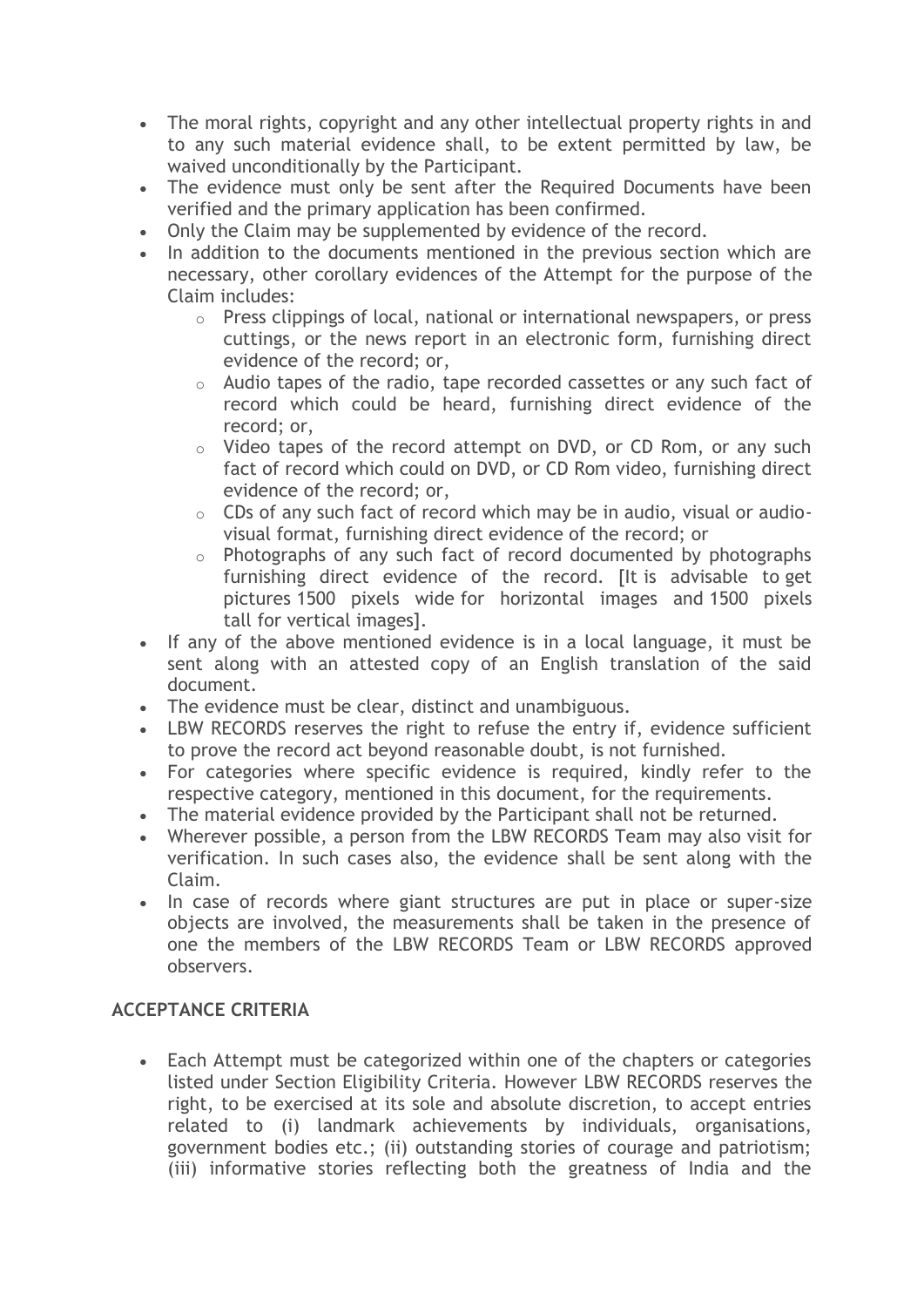progress she makes; (iv) inspiring acts/personalities; (v) interesting trivia about the Indian way of life; and (vi) entries that are of general interest to the public in the opinion of the LBW RECORDS Team.

- Records must be absolute and not technical offshoots and they must be quantifiable, comparable and measureable. For instance, in a typing record, it is assumed that typing refers to its generally accepted meaning. However one-finger or two-finger typing will not be registered as separate records.
- No entry shall be considered valid unless the entry is sent, along with the required evidence, in the manner prescribed in section Application **Procedure**
- LBW RECORDS reserves the right to publish or delete any chapter, section, category or record in the present or any future edition of LBW RECORDS, without any notice to the Participants. LBW RECORDS is under no obligation to inform record holders when a record may be dropped. Such decisions shall be the sole prerogative of the LBW RECORDS Team in the larger continuing interest of the book.
- Records shall be considered for publishing only on the grounds of its interest value and general public acceptance.
- LBW RECORDS will not consider potentially dangerous record attempts by Participants, particularly those belonging to Age Group I, being below twelve (12) years of age.
- Further, no entries in violation of any law, rule, regulation, guideline or any other statutory instrument shall be accepted.
- Entries for the new edition of LBW RECORDS will be confirmed only after the annual deadline, which is usually 31 May.
- In all matters pertaining to the 'Life Book of Records', the LBW RECORDS Team and/or ,'s decision shall be final and binding.

# **STATUTORY COMPLIANCE**

It is mandatory for Participants to abide by all local, state and national laws, rules and regulations applicable in relation to the Attempt. LBW RECORDS expressly prohibits any Attempt that involves violation of any local, state or national laws, rules or regulations. Participants are under an obligation to ensure that all activities related to the Attempt, are neither unlawful, nor against public decency and morality. Participants must note that LBW RECORDS strongly discourages Attempts that are likely to offend the sentiments of any community. LBW RECORDS also discourages Attempts that may cause harm to the public or animals, or cause any damage to the environment and are requested to refrain from such Attempts.

Participants shall bear sole responsibility for any consequences arising out of any non-compliance with any applicable laws, rules or regulations insofar as they relate to the Attempt. LBW RECORDS shall not be liable for any harm caused to the public or the environment in the course of the Attempt, and LBW RECORDS shall not be responsible for any non-compliance with any applicable local, state or national laws, rules and regulations insofar as they relate to the Attempt.

## **SAFETY PRECAUTIONS**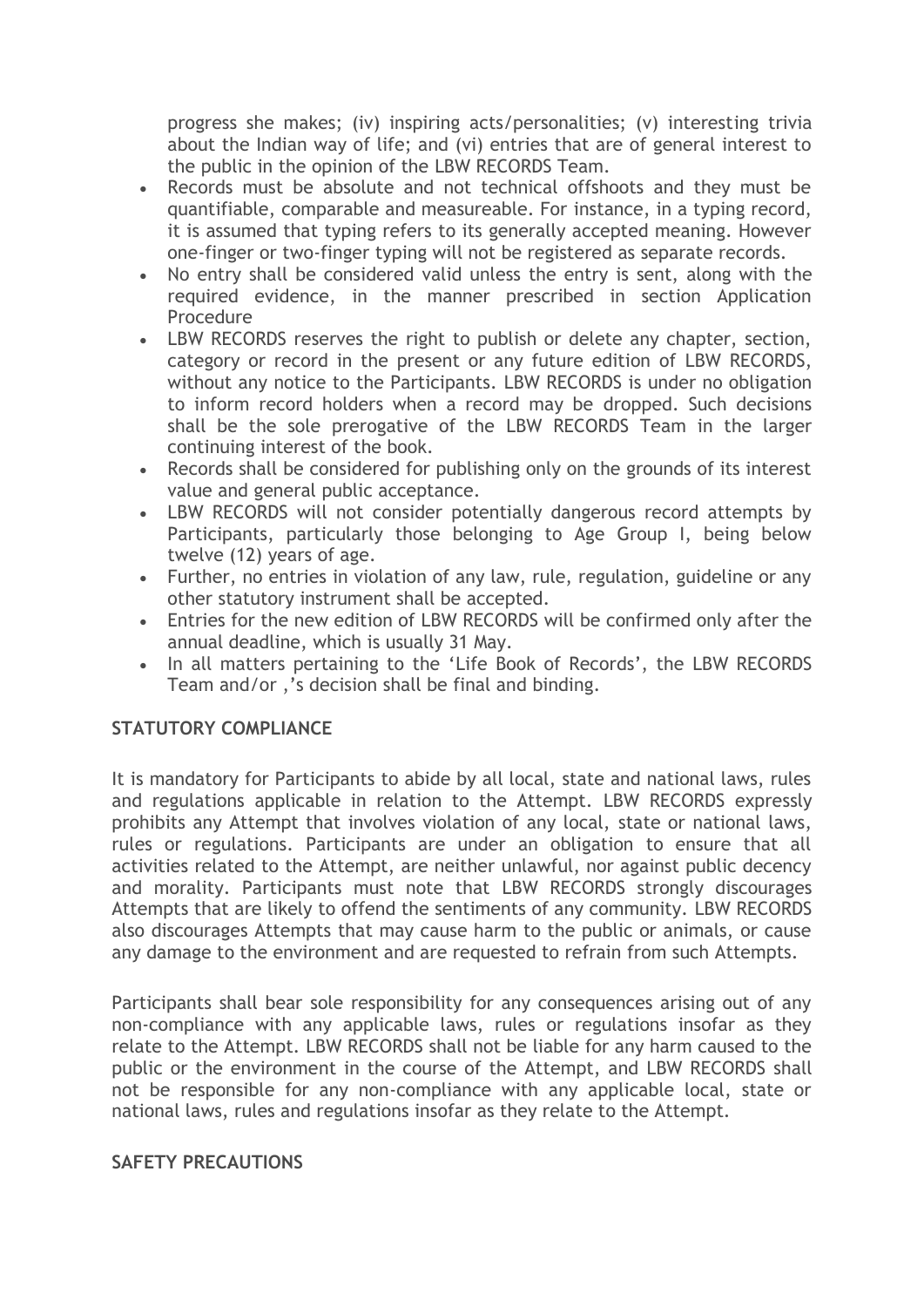The Participant is requested to take all reasonable safety precautions prior to the Attempt including, but not limited to, the testing of all equipment used for the Attempt, the utilisation of prescribed safety equipment in relation to the Attempt, the presence of requisite medical personnel and treatment facilities, and any applicable safety permits required under local, state or national laws, rules and regulations.

The Participant understands that the Attempt may be dangerous to him, other Participants and spectators, and that they must identify such risks, with the help of professional advice, such as the risk of accident, illness, paralysis, injury, loss, or death which may be caused by negligence, forces of nature, or other agencies, known and unknown. The Participant knowingly and freely assumes all such risks, both known and unknown, and assumes full personal responsibility for the Attempt and its consequences.

The Participant shall bear sole responsibility for taking all such safety precautions and acknowledge that ,, the LBW RECORDS Team and/or their respective directors, officers, appointed representatives or agents shall not, in any manner whatsoever, be responsible for making any safety arrangements for the Attempt.

# **PUBLICITY**

The Participants undertake and irrevocably and unconditionally permit , and LBW RECORDS to cover any Attempt through various media including newspapers, radio, television including news and other channels, internet, etc., and shall not raise any objection, protest or demur whatsoever to such coverage or in this regard. Whilst LBW RECORDS shall make all reasonable efforts, there is no obligation on the part of LBW RECORDS to air or otherwise engage in publicizing any Attempt. The Participants must, at the request of ,/LBW RECORDS, participate in all promotional activity (such as publicity and photography) in relation to a successful Attempt, free of charge, and they consent to , and LBW RECORDS using their name and image in all promotional materials.

## **LICENSE TO USE NAME, IMAGE, LIKENESS, RECORD**

Participants hereby grant in perpetuity to , and LBW RECORDS, its authorised agents, successors and assigns, the worldwide license to use the name, image, likeness, pictures, video recording, audio recordings, etc., of the Participants in relation to any Attempts undertaken by the Participants (the "**Licensed Property**").Participants agree and grant to , the right to use any element of the Licensed Property for any purpose in connection with LBW RECORDS, including but not limited to, the publication and distribution of LBW RECORDS, the promotion of LBW RECORDS, ,, and any of its divisions or products, and the filing of copyright,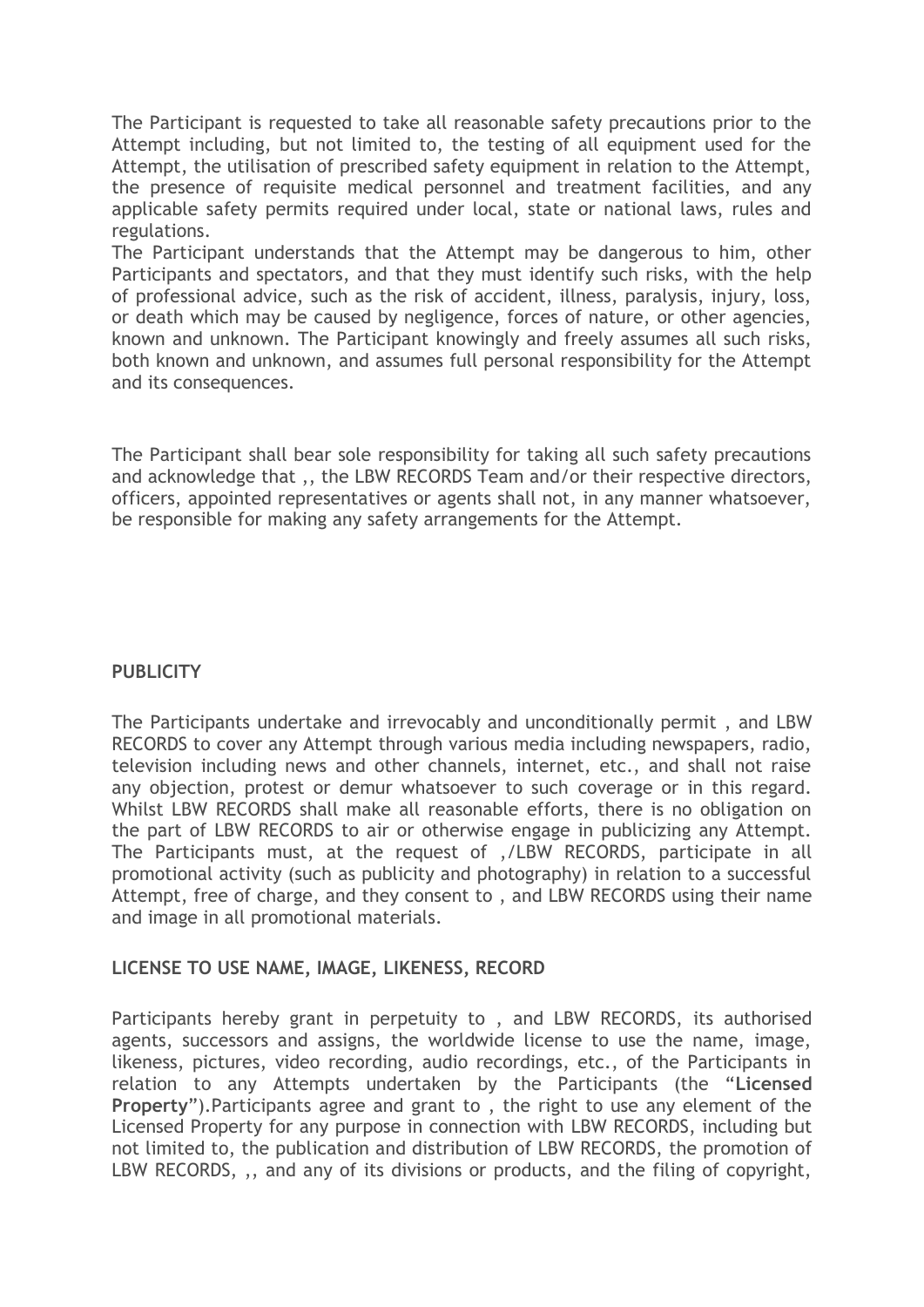trademark and other similar registrations in relation to LBW RECORDS that involve the Licensed Property.

All material submitted in connection with a potential entry in LBW RECORDS (whether written, audio, electronic or visual form, or a combination of those) or any photographs, video and/or film footage and/or audio recording taken of Participants are assigned to LBW RECORDS and , upon submission and become the property of LBW RECORDS and , exclusively. LBW RECORDSand , may use the material in any medium in any reasonable manner it sees fit. Copyright in any such material remains the sole property of LBW RECORDSand ,.

# **INTELLECTUAL PROPERTY RIGHTS**

The name 'Life' and the 'Life' logo are registered trademarks of LBW Records Publications, INDIA, and should not be used for any publicity in relation to an Attempt, or after a claim has been accepted, without the express permission of ,. All right, title and interest, including but not limited to the Intellectual Property Rights, in LBW RECORDS and in any and all entries received shall vest solely and exclusively with , at all times. , or any person or entity permitted by , in this regard shall be entitled to use any information in connection with the entry in any media for future promotional, marketing, publicity and any other purpose, without any permission and or payment to the Participant.

## **RESPONSIBILITY FOR ALL ASSOCIATED COSTS AND INSURANCE**

The Participant understands and acknowledges that all expenses incurred in relation to the Attempt shall be borne solely by the Participant. , and/or LBW RECORDS Team shall in no manner be responsible for reimbursing any expenses incurred in the course of the Attempt, or even in the event that the Participant is successful at the Attempt. ,/ LBW RECORDS shall not be responsible for providing any kind of insurance in relation to any Attempt, and shall not be responsible for any emergency medical expenses or any subsequent medical expenses in the event of any incident/accident, illness or incapacity, arising out of the Attempt.

## **WAIVER OF CLAIMS AND INDEMNITY**

Participants acknowledge and consent on behalf of themselves, their heirs, successors, assigns, personal representatives and next of kin, to WAIVE ALL CLAIMS AND RELEASE AND HOLD HARMLESS the LBW RECORDS Team, ,, its directors, officers, employees and representatives, and its partners, affiliates, subsidiaries, advertising agencies, agents and their respective directors officers, employees, and representatives, (the "**Released Parties**"),WITH RESPECT TO ANY AND ALL INJURY, DISABILITY, PARALYSIS, DEATH, or loss or damage to person, property or reputations, arising out of the Attempt, to the fullest extent permitted by law.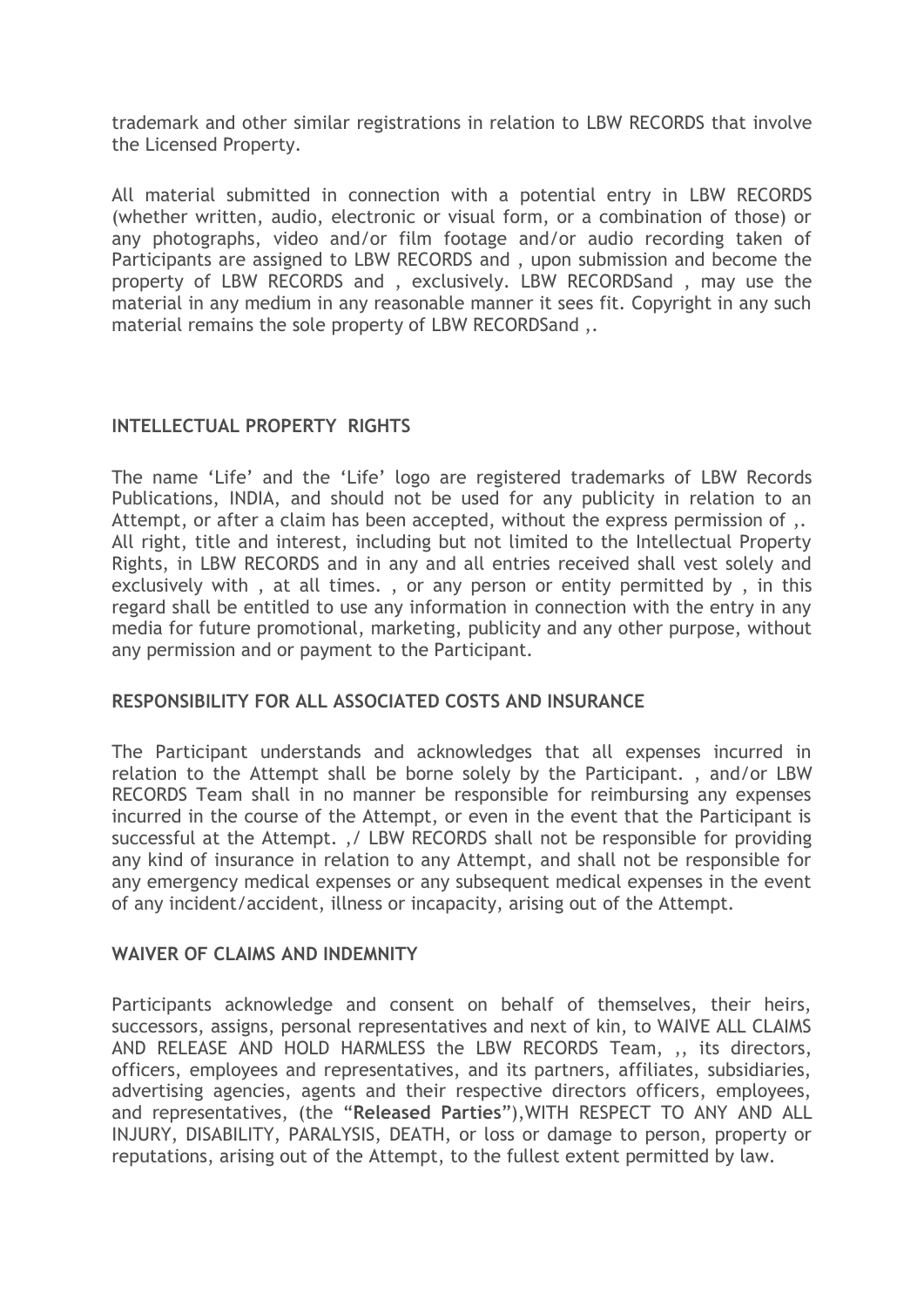The Participants agree to indemnify and hold the Released Parties harmless from all losses, liabilities, damages, costs or expenses (including but not limited to reasonable legal fees and other litigation costs and expenses) incurred by any of the Released Parties as a result of any claims or suits that the Participant (or anyone claiming by, under or through the Participant) may bring against any of the Released Parties to recover any losses, liabilities, costs, damages, or expenses which arise during or result from the Attempt.

# **SEVERABILITY**

Each of the provisions contained in these Terms is considered to be reasonable by ,, LBW RECORDS and the Participants and each clause, sub-clause paragraph and sub-paragraph shall be construed as independent of any other provision. If any provision of these Terms proves to be invalid, void or illegal it shall not in any way affect, impair or invalidate any other provision and the remaining provisions shall remain in full force and effect.

# **DISPUTE**

The courts of competent jurisdiction at Gurgaon shall have exclusive jurisdiction to determine any and all disputes arising out of, or in connection with, any Attempt undertaken or entry made for the purpose of LBW RECORDS. Further all issues and questions concerning the construction, validity, interpretation and enforceability of these Terms, or the rights and obligations of the Participants and/or , and/or partners of LBW RECORDS, shall be governed and construed in accordance with the laws of the Republic of India.

**Note: For specific guidelines all Participants are requested to contact the LBW RECORDS Team by email.**

## **SPECIAL NOTE FOR PROSPECTIVE ATTEMPTS**

**For limbo skating records:** For limbo skating records: Only the distance covered will be taken into consideration and the height of the bars have to be fixed at 6 feet.

**For young children:** No marathon records or dangerous records will be considered for children. They can attempt records in mental math, collection and Rubik's cube.

The pre-approved categories as follows: Major categories:

- 1. **Mental Maths** (without using pen and paper)
- 2. **Calculation** (using pen and paper)

Spoken or visual or flashing numbers (for calculation purpose) will be considered as Mental math.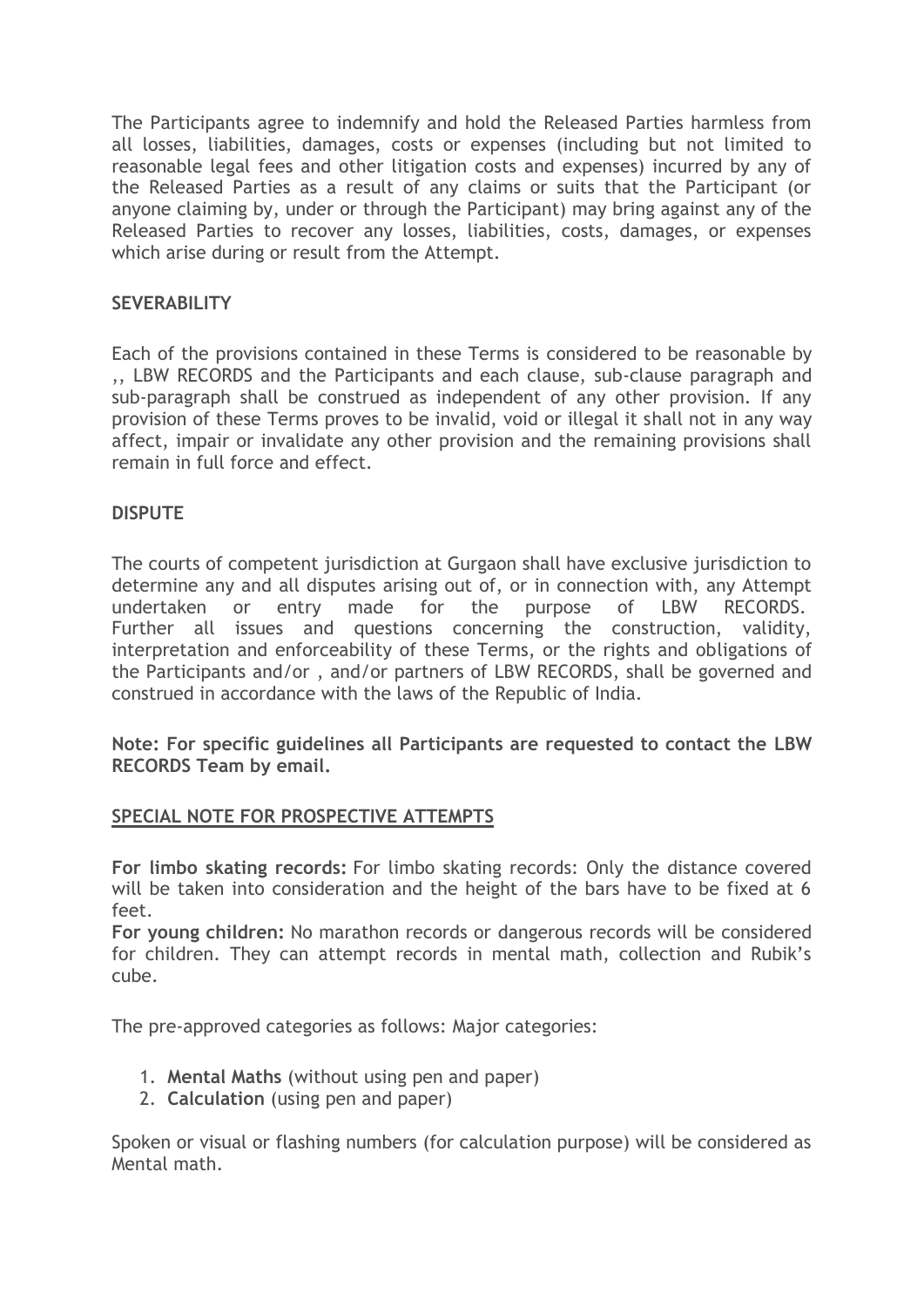Both the Major categories have the following sub - categories for attempting records:

- 1. Five min event: The participant will be given 5 min to attempt the event. The time will be the major bench mark for making and breaking records.
- 2. Marathon event: The participants set the quantum of calculations for attempting the record. The time will not be considered for attempting a new record. However, for breaking the record in this category both time and the quantum will be considered as parameters.
- 3. Sprint event: The participant will be given 1 minute to attempt a record. Time cut off will be the major bench mark for breaking the records.

The potential record holders must attempt from the approved categories only. The age criteria are U-18 and above 18 only.

The documents submitted / record attempted will not be considered on their face value and will be only considered for review after the team approves it. Calculations with or without decimals will be considered same.

The following events will NOT BE CONSIDERED for records:

- 1. Multiplication and division by a single digit
- 2. Writing / speaking of multiplication tables
- 3. Squaring of 1, 2, 3 digits
- 4. Multiplication of 2 digit numbers
- 5. Any record attempt with even a single error
- 6. Multiple claims under the same category

Additional pointers to remember before sending the documentation or claims:

- 1. Do not send any documents unless requested by the LBW RECORDS Team post approval.
- 2. Do not send any documentation if your event has not been approved for consideration by the LBW RECORDS Team.
- 3. The documents received by LBW RECORDS for events which are not preapproved through email will not be reviewed by the LBW RECORDS team.

**Youngest category:** The youngest category has been dropped. The only exceptional case is sports and any other reputed competitions where there is a quantifiable group.

The age categories are specified only to ensure that no records are created against the law (for example, driving at an age not legally permissible) and to ensure that minors do not try to attempt records that require excessive physical exertion (like marathons events or climbing high mountains) and/or those that can be detrimental to their health.